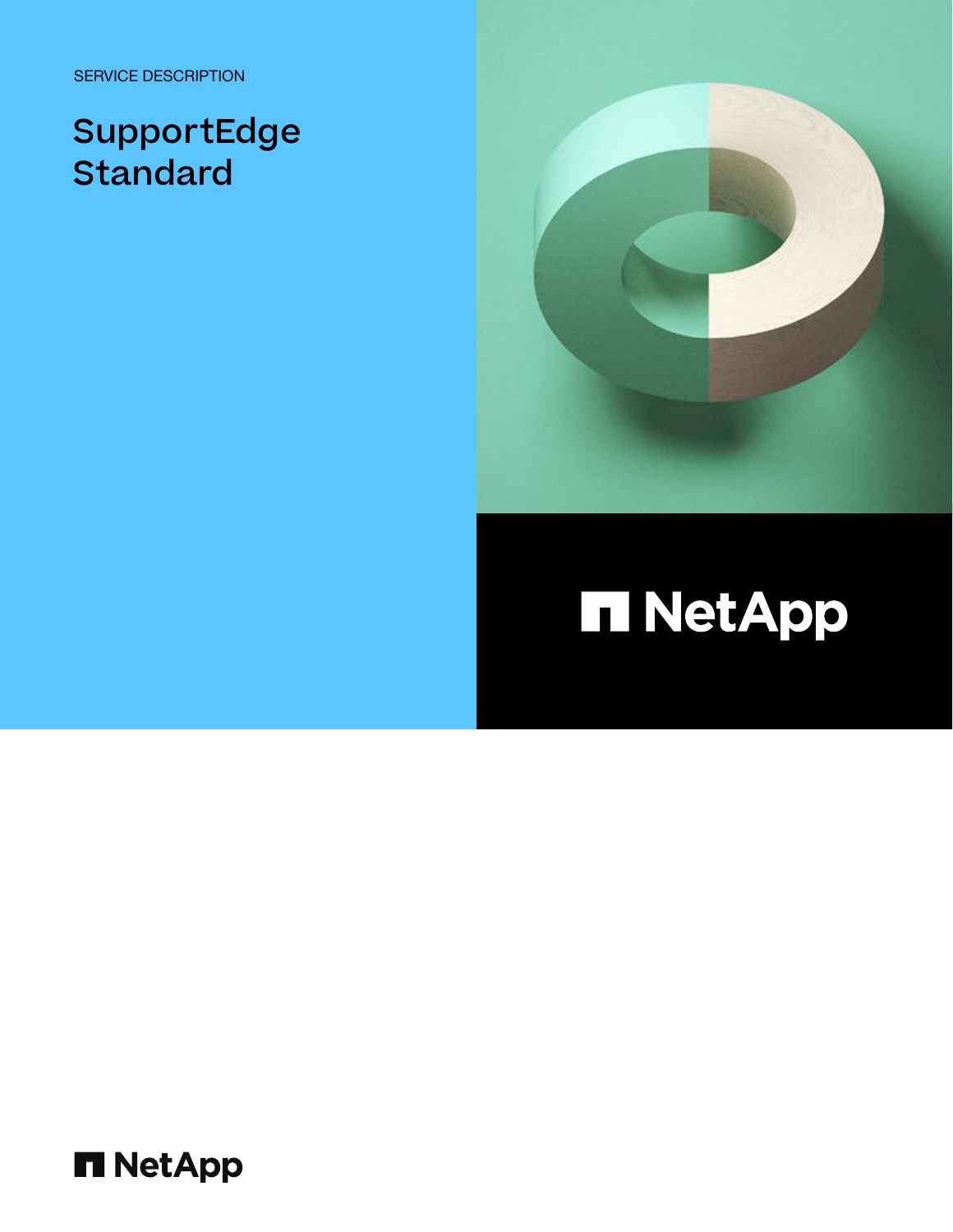SupportEdge Standard is available on the following NetApp® products:

- NetApp hardware
- –During the original hardware warranty period
- Upon expiration of the original hardware warranty period, with the purchase of Extended Warranty Support
- Eligible NetApp software (including related firmware and operating system, if applicable)

The following chart lists the support features of SupportEdge Standard provided under NetApp's Support Services terms.<sup>1</sup>

| <b>Support feature</b>                                           | <b>Description</b>                                                             | <b>Entitlement details for</b><br><b>SupportEdge Standard</b>                                                                                                                                                                                                                                                                                                                                                                                                                                                                                                                                                                                     |
|------------------------------------------------------------------|--------------------------------------------------------------------------------|---------------------------------------------------------------------------------------------------------------------------------------------------------------------------------------------------------------------------------------------------------------------------------------------------------------------------------------------------------------------------------------------------------------------------------------------------------------------------------------------------------------------------------------------------------------------------------------------------------------------------------------------------|
| System Installation                                              | See the "System Installation"<br>datasheet for details and deliverables.       | Optional with initial<br>purchase of system.                                                                                                                                                                                                                                                                                                                                                                                                                                                                                                                                                                                                      |
| Target Response Objective for<br><b>Remote Technical Support</b> | The NetApp Technical Support<br>Center provides a response by<br>remote means. | Initial technical response objective<br>from time of customer contact, based<br>on priority level and availability of local<br>language support: <sup>2</sup><br>• Priority 1: 2 hours; on a 24/7 basis<br>• Priority 2: 4 hours; on a 24/7 basis<br>• Priority 3: Next business day<br>• Priority 4: Next business day                                                                                                                                                                                                                                                                                                                           |
| Replacement Parts Delivery Target<br>Response Objective          | NetApp delivers replacement parts<br>within the target response objective.     | Response objectives available for<br>purchase are as follows. 3, 4, 5<br>• 4 hours; on a 24/7 basis; NetApp<br>installs all replacement parts<br>• 4 hours; on a 24/7 basis; customer<br>self-installs all replacement parts<br>· Next business day; NetApp installs all<br>replacement parts<br>• Next business day; customer<br>self-installs all replacement parts<br>(offer dependent)<br>Note: Replacement parts will be<br>shipped to customer locations for<br>next local business day arrival. Local<br>shipment cutoff times, customs,<br>or other logistics factors such as<br>size and weight may affect target<br>response objective. |